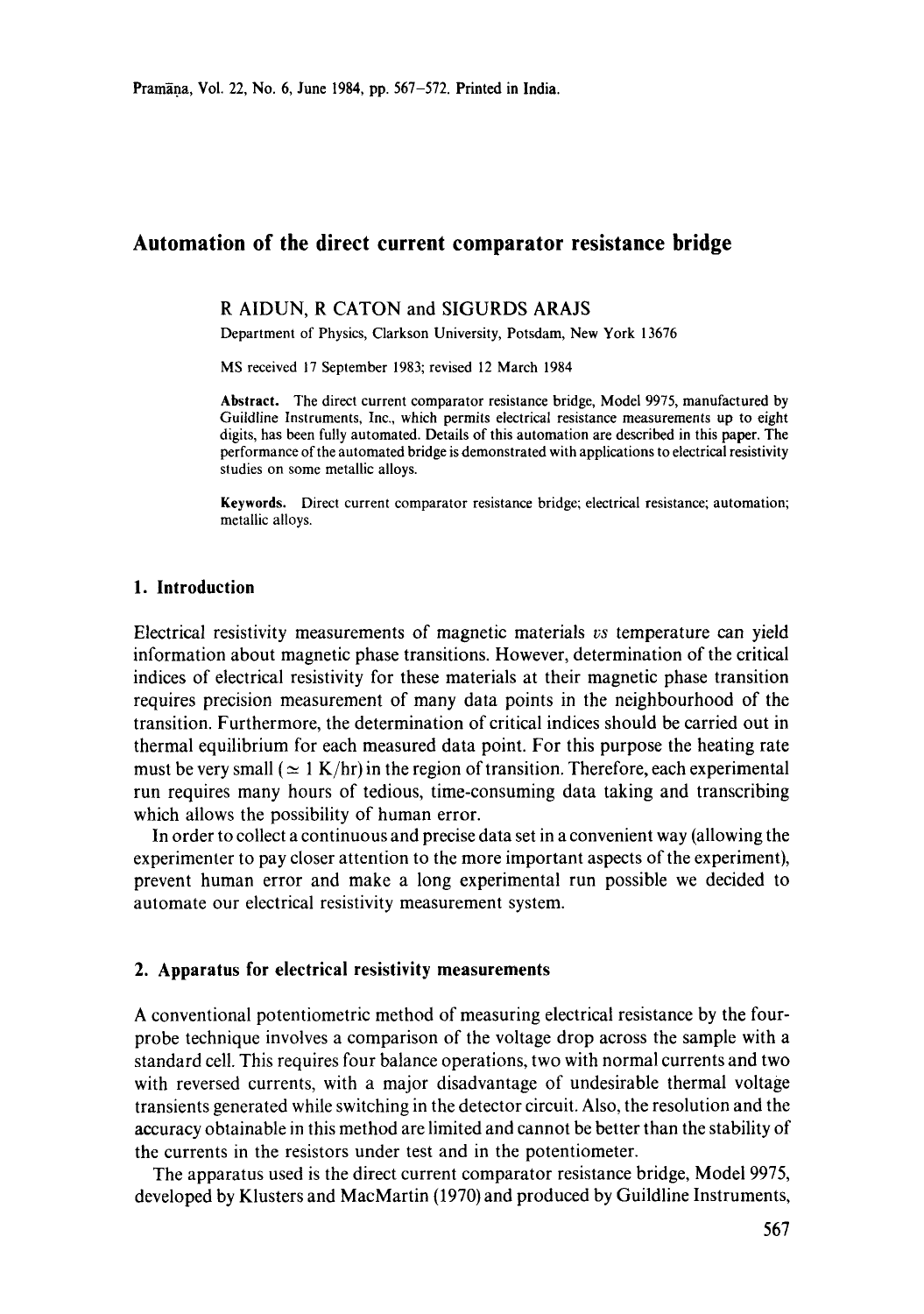Inc. This comparator bridge compares four terminal resistors by measuring the current ratio corresponding to voltage drop equality. A current ratio, corresponding to a turns ratio, is maintained by a self-balancing d.c. comparator and is adjustable in ppm steps. The two current sources are isolated so that, at balance, there is no current in the potential circuit. The bridge reads the resistance ratio--resistance under test to a standard resistance— $(R_x/R_s)$  directly. Therefore, this technique greatly eliminates the problems associated with a conventional potentiometric method and increases the precision in electrical resistivity measurements up to eight digits.

### **3. Automation**

The bridge consists of eight rotary switches on the front panel, each of which, at balance, represents one of the eight significant digits of the resistance ratio. Each switch reads from - 1 to 10 with 11 equally spaced, 30-degree positions. To take a precise set of electrical resistivity-temperature data one has to keep the bridge at balance by readjusting the eight  $R_x/R_s$  dials. At the same time, with the bridge at balance, the operator has to read out and record the thermocouple voltage and the  $R_x/R_s$  dials. Better precision can be obtained by shortening the delay between the two readings and also between two adjacent data points.

In order to automate the experiment a model DSP-I microcomputer (S-100 Bus) was used with a mainframe manufactured by Ithaca Intersystem, Inc. It consists of a power supply, a mother board, front panel switches and a 4 MHz Z-80 microprocessor board. A combination of two memory boards (total of 56K) manufactured by Godbout Electronics was used. Both boards are designed to run full speed at 4 MHz. The microcomputer has been interfaced with three multimeters.

The microcomputer controls the five least significant  $R_x/R_s$  dials marked  $\times 10^{-3}$ to  $\times 10^{-7}$ . To do this, the shaft of each rotary switch was attached to the shaft of one stepping motor by combination of two universal joints (figure 1). It was not necessary to automate all the eight dials because the three most significant  $R_x/R_s$  dials marked from  $\times$  1 to  $\times$  10<sup>-2</sup> are not varied often. Figure 2 is the block diagram of the system. A voltmeter is used to read the output of the comparator bridge galvanometer. This output is from 0 to l0 V for full scale deflection of the internal galvanometer. We define the bridge to be completely balanced when the voltage of the output is between  $+2$  mV and  $-2$  mV. The computer is given an initial reading of the last five  $R_x/R_s$  dials and achieves balance by sending positive or negative pulses to the proper stepping motors to turn the dials. The computer keeps track of all the changes in order to read the  $R_x/R_s$ dials. This process goes on until the voltmeter reading is between  $+ 2$  mV and  $- 2$  mV, when the bridge is at balance. The nanovoltmeter reads the thermocouple (Pt-13 $\%$  Rh) voltage (temperature of the specimen), with 0.01 K resolution.

After the microcomputer balances the bridge it stores the  $R_x/R_s$  dial readings and the corresponding output of the thermocouple in its memory. The program which runs the experiment also keeps track of the time and thus the heating rate. Therefore, one point of data consists of the  $R_x/R_s$  value, the value of thermocouple voltage (temperature), the time of the reading, and other optional readings if necessary.

The main console for the system consists of a Lear Siegler ADM3A dumb terminal. The other *I/0* device is a Decwriter II manufactured by the Digital Equipment Co. This device is used mainly for generating hard copy output of the data points. Also, there is a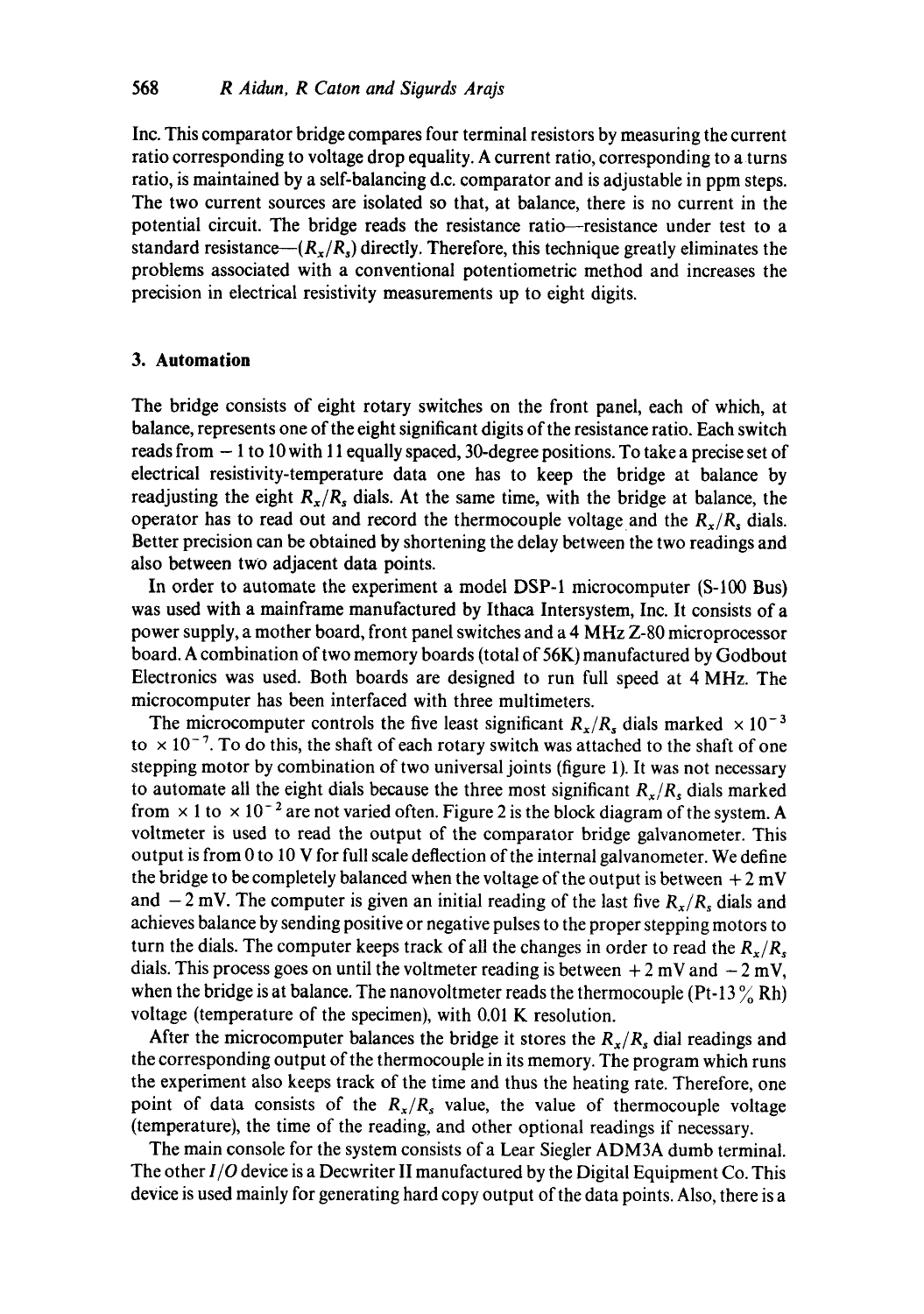

**Figure** 1. Side view of the direct current comparator resistance bridge and its accessories.



disk system, manufactured by North Star Co. that provides the necessary capability of saving and restoring the large number of data points and programs. For each reading the data is printed as a hard copy and stored in the computer memory simultaneously. Because of limited memory space each block of a hundred data points is stored on a disk and the computer memory is then ready to store new data. Figure 3 is the brief flow charge of the system's program.

### **4. Interface**

There are two different types of serial/parallel *I/0* boards in this system. They are the *TUART 1/0* board manufactured by Cromemco Inc. and the 8P2SM *I/0* board manufactured by Micro DaSys. A IEEE-488 Bus to S-100 Bus adaptor board manufactured by Pickles and Trout (P&T-488) allows the S-100 system to act as a talker, listener, or controller on the 488 Bus. This board is equipped with provisions for interrupt operation.

Three digital multimeters with in-house interfaces installed are serially interfaced through one of the parallel ports of the TUART board. Another digital multimeter with the parallel data output option installed provides electrically isolated binary coded decimal (BCD) output. The nanovoltmeter, with an interfaced option installed, is interfaced to the microcomputer by the IEEE-488 Bus. This is the only device in the system that uses the Bus, therefore it has been placed in the talk only mode. The interface board in the computer listens to the meter whenever the control program wants to read the meter.

As mentioned above, there are five stepping motors that control the last five  $R_{x}/R_{s}$ dials. These motors are controlled by 20 bits of parallel output from one of the 8P2SM boards. Each motor is driven by a pulse from a Darlington pair transistor switch (see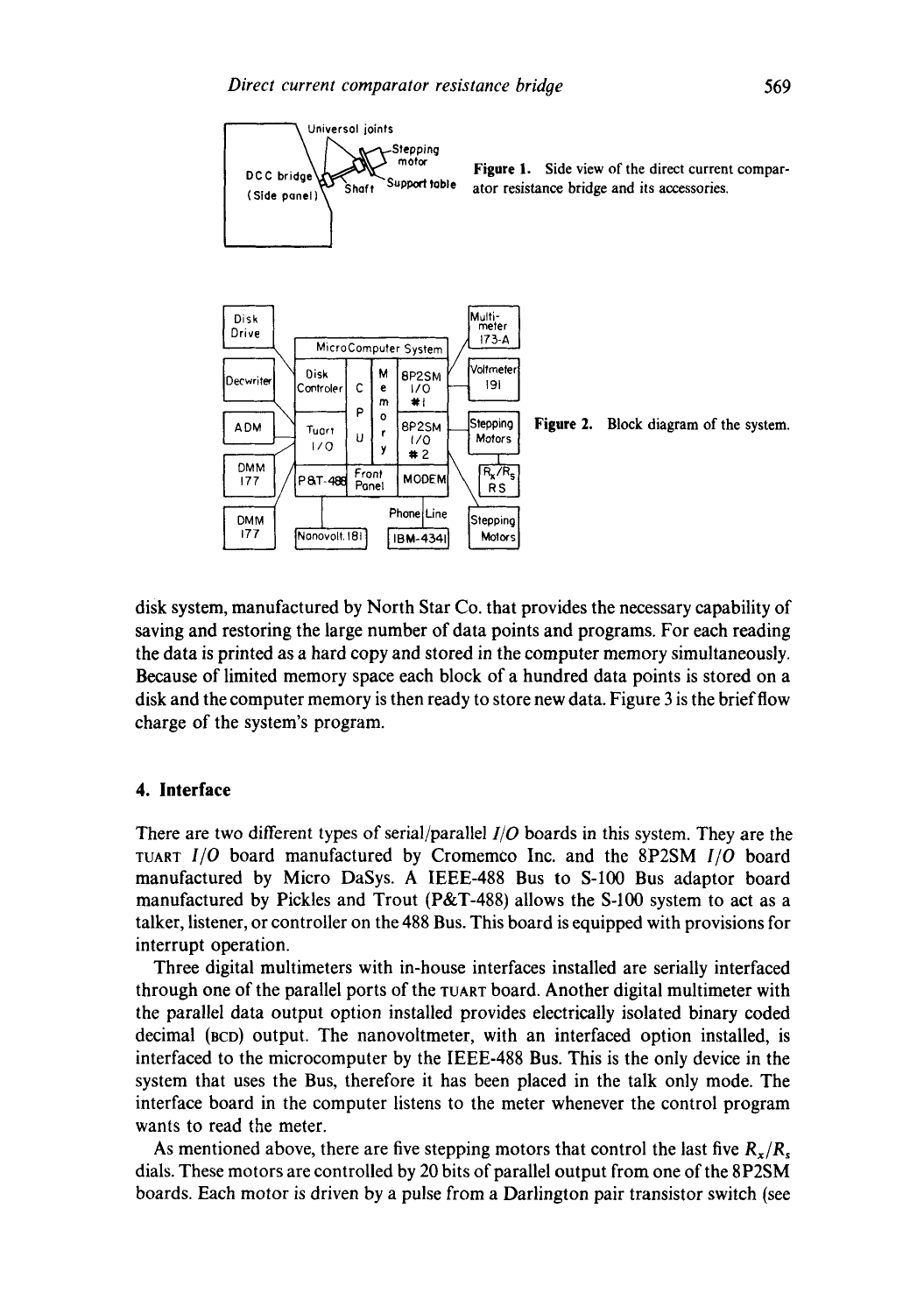

Figure 3. Program of the system. 1. Initiate all ports, variables, time, and IEEE-488 interface board, 2. Read the output of the bridge galvanometer A, 3. Decrease the  $R_x/R_s$  dial readings, 4, Increase the  $R_x/R_s$  dial readings, 5. Read the voltmeters in use, store readings, and corresponding  $R_x/R_s$  values, 6. Store the block of 100 data sets, 7. Delay for the determined time interval.



**Figure 4.**  Darlington pair transistor and winding configuration of the stepping motor.

figure 4). Each switch is driven by a buffer board that receives its signal from the computer. By pulsing the motor's windings (each motor contains four windings) in the proper sequence it is possible to move the motors to a known position in either direction.

In order to interface the stepping motors to the  $R_x/R_s$  dials it is necessary to provide some sort of position sensing. This is due to the fact that the stepping motor turns 1.8 deg/step while the  $R_x/R_s$  dials turn 30° between adjacent positions. In order to turn the dials from one position to the next position it is necessary to move 16.67 steps of the stepping motor. Since it is not really possible to move fractions of a step, a round-off error occurs and accumulates rather rapidly when the system is running. To prevent this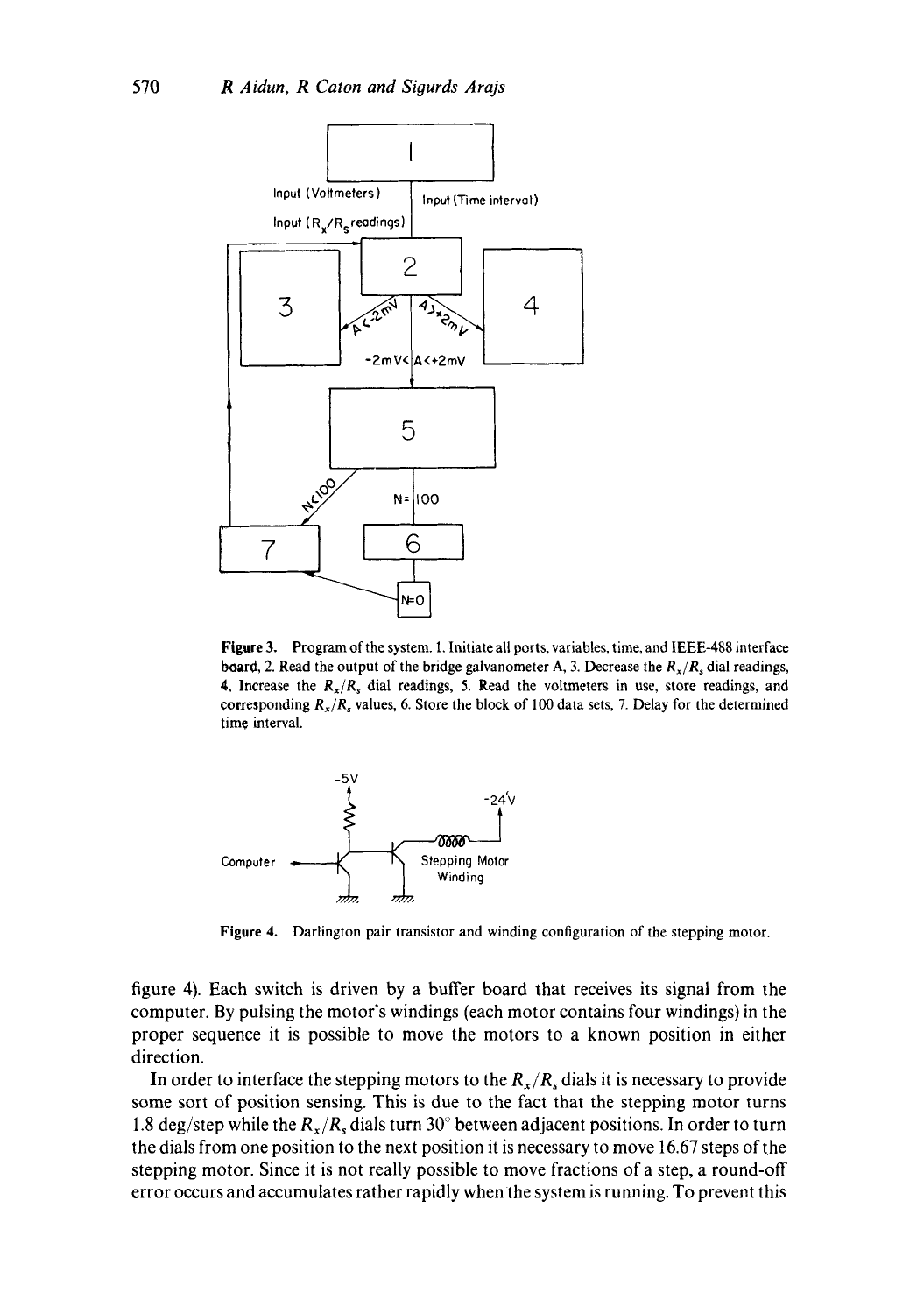

Figure 5. IR emitter and detector positions with the notched disk.

the shafts connecting the stepping motors to the  $R_x/R_s$  switches are fitted with aluminum disks that are notched at  $30^\circ$  intervals. On one side of the disk an IR emitter is mounted. An IR detector is mounted looking directly at, but on the other side of, the disk (see figure 5). By sensing the notches it is possible for the computer to accurately manipulate the  $R_x/R_s$  dials.

## **5. Results**

We have made resistivity measurements of some metallic samples with this system and some of them are presented in figures 6 and 7. The data are reproducible and they are as accurate and precise as the data taken manually by the bridge. The data are stored on the disk with corresponding information such as the time of each data point reading of the bridge's galvanometer. The investigator receives information about the heating rate



Figure 6. Electrical resistance of a sample of 16 at.  $\%$  Mn in Cr alloy as a function of absolute temperature. The  $R$  vs.  $T$  curve contains about 2500 data points.